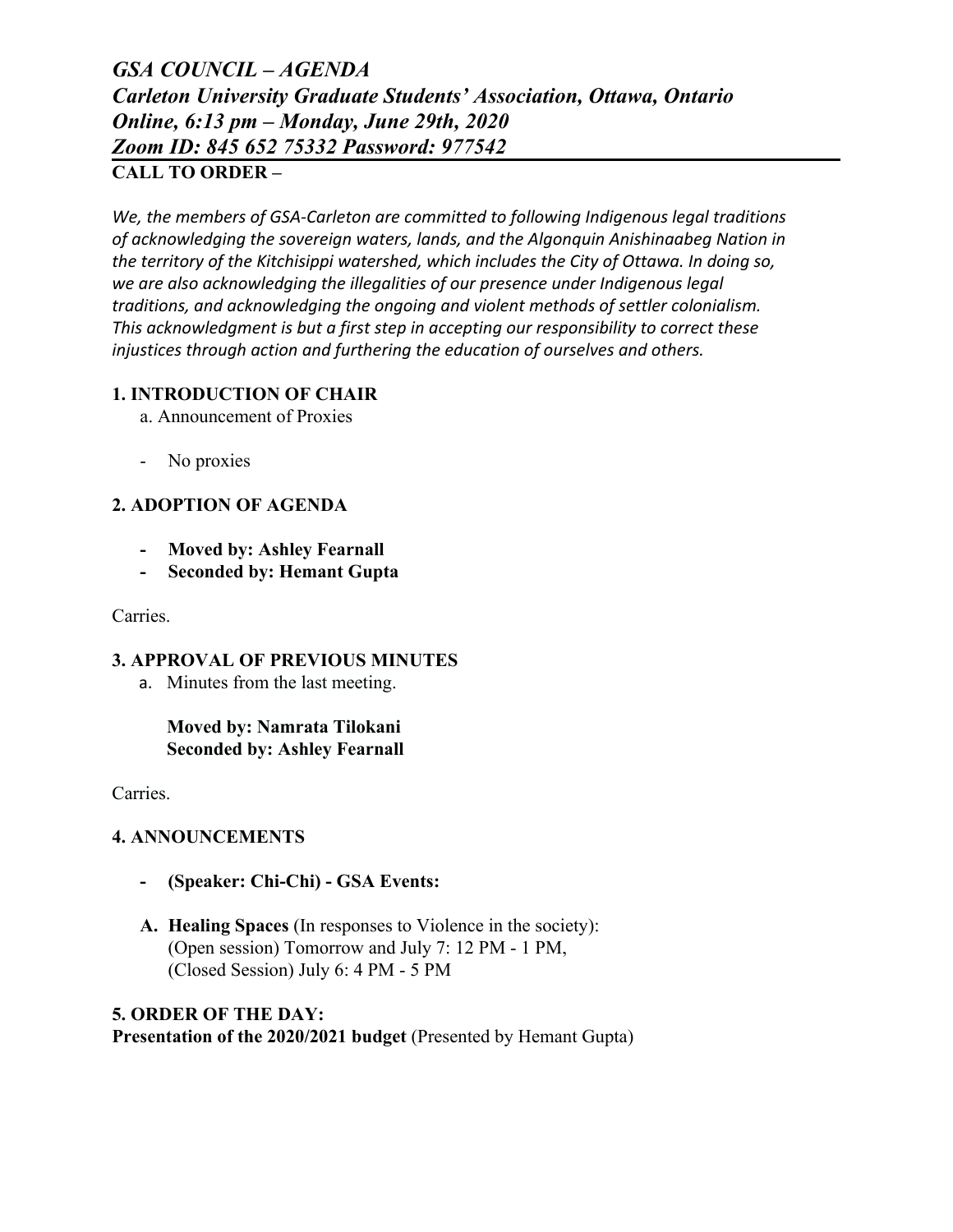#### **Questions:**

- 1. Ashley: Is Mike's eligible for Subsidy offered by the government?
- 2. Ashley: Some restaurants are doing take out, will Mike's Place be doing Take out if we don't come back in Winter 2021?
- 3. Taryn: There is a Rent Subsidy available for businesses and apartments, is that something we will eligible for (for Mike's Place)?
- 4. Taryn: Regulation wise, is Mike's Place tied to campus closure or restaurant closure? Can we set up a Patio?
- 5. Nathan: How often does Mike's turn a profit versus losing money?
- 6. Codie: Regarding Rent Subsidy, maybe we could all send emails or tweet at them?

## **6. EXECUTIVE REPORTS**

- a. President (Namrata Tilokani)
- b. VP Finance (Hemant Gupta)
- c. VP Academic (Victoria Asi)
- d. VP External (Harar Hall)
- e. VP Operations (Chichi Ayalogu)
- f. Questions
	- No Questions.

# **7. OTHER REPORTS**

- a. Senate & Senate Committees
- b. Graduate Residence Caucus (GRC)
- c. Graduate Faculty Board (GFB)
- d. Canadian Union of Public Employees 4600 (CUPE 4600)
- f. Board of Governor**s** (BOG)
- g. Carleton University Students' Association (CUSA)
- i. Questions
	- No Questions.

# **8. DEPARTMENTAL REPORTS**

## **Questions:**